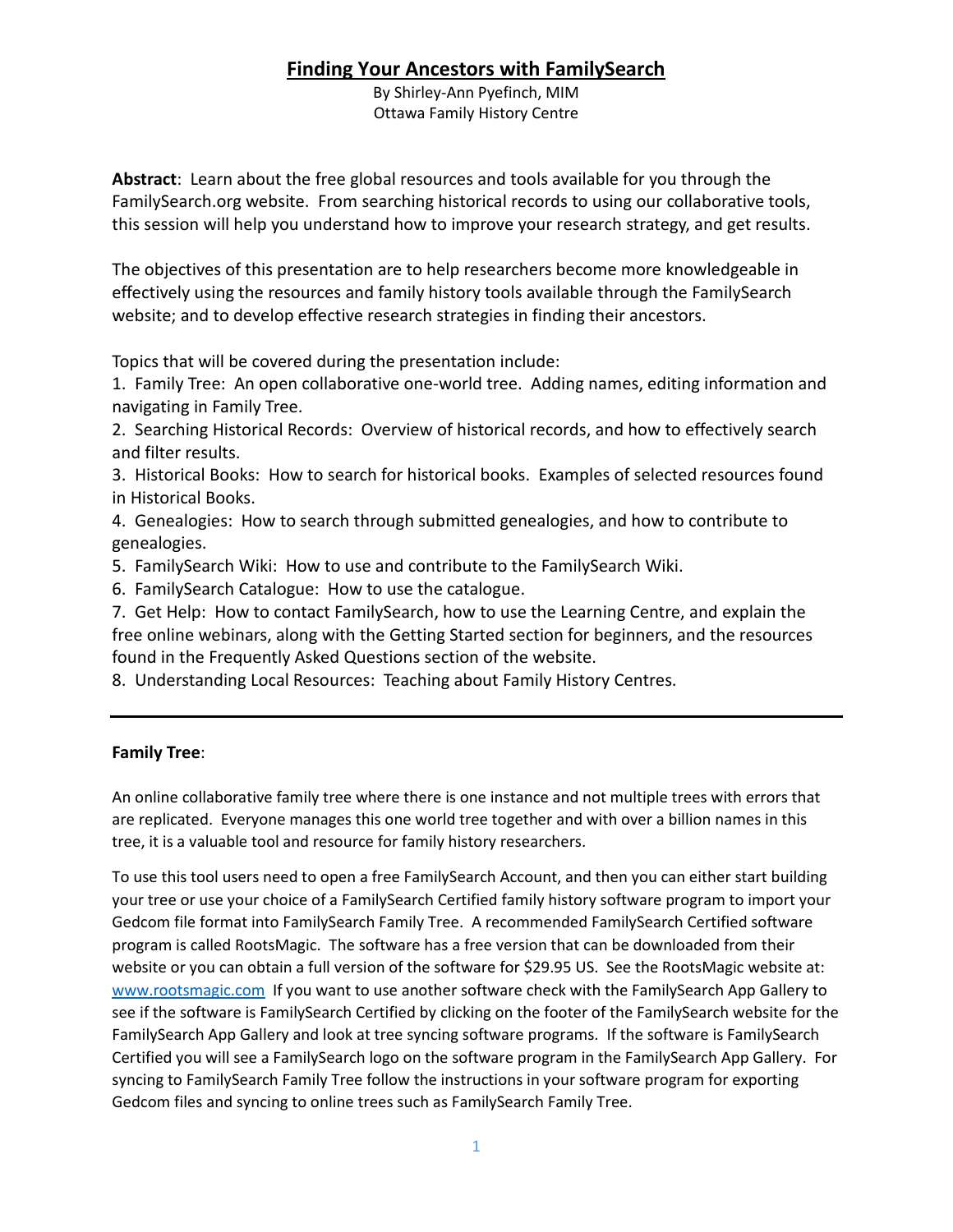By Shirley-Ann Pyefinch, MIM Ottawa Family History Centre

There are 4 different formats of trees: Landscape, Portrait, Fan Chart and Descendancy. There are navigation buttons, and a home button to help you move around on the tree and don't forget to click on the lightbulb icon in the bottom corner throughout the website to show you how to do various action in the tree. You also have options to show record hints on your tree, research suggestions (suggested areas for you to research), data problems (system will flag what it thinks are errors), portraits, marriages, and you can invert the colours on your tree from light to dark and vice versa.

You can use the Find feature to search for ancestors in Family Tree, the Recents will show whom you visited recently on your tree, and Lists will show you whom you have on watch. Person provides you quick access to the Person Pages in your tree.

It is easy to add names by simply clicking on the add fields for Add Father, Add Mother, Add Spouse, Add Child, etc.

Clicking on names will pop up the Person Card. The Person Card will provide a quick summary of your ancestor and you can access their Tree and Person Page by clicking on either Tree or Person.

The Person Page is where you can find all of the details about your ancestor and also edit information, manage duplicates, print charts, view sources and their timeline where you can utilize the map feature to see where life events took place for your ancestor. Here is a breakdown of the contents of the Person Page:

- Details Life sketch, vital information (BCMDB), other (nicknames), family members (parents, siblings, spouse and children)
- Timeline Shows the sequence of events in your ancestor's life, and displays a Google map of where life events took place. You can customize the timeline appearance, view tree, watch and view your relationship to your ancestor
- Sources Tracks the sources attached to your ancestor
- Collaborate Discussions with others about your ancestor
- Memories Documents, Photos, Stories, Audio Files
- Research Tools -

Research Help:

o Record Hints, research suggestions, data problems

Search Records:

o Partner links (need to sign in)

Latest Changes:

o Viewable audit trail of changes

Tools:

o Edit labels, duplicate management, reporting and deleting

Print:

o Printing charts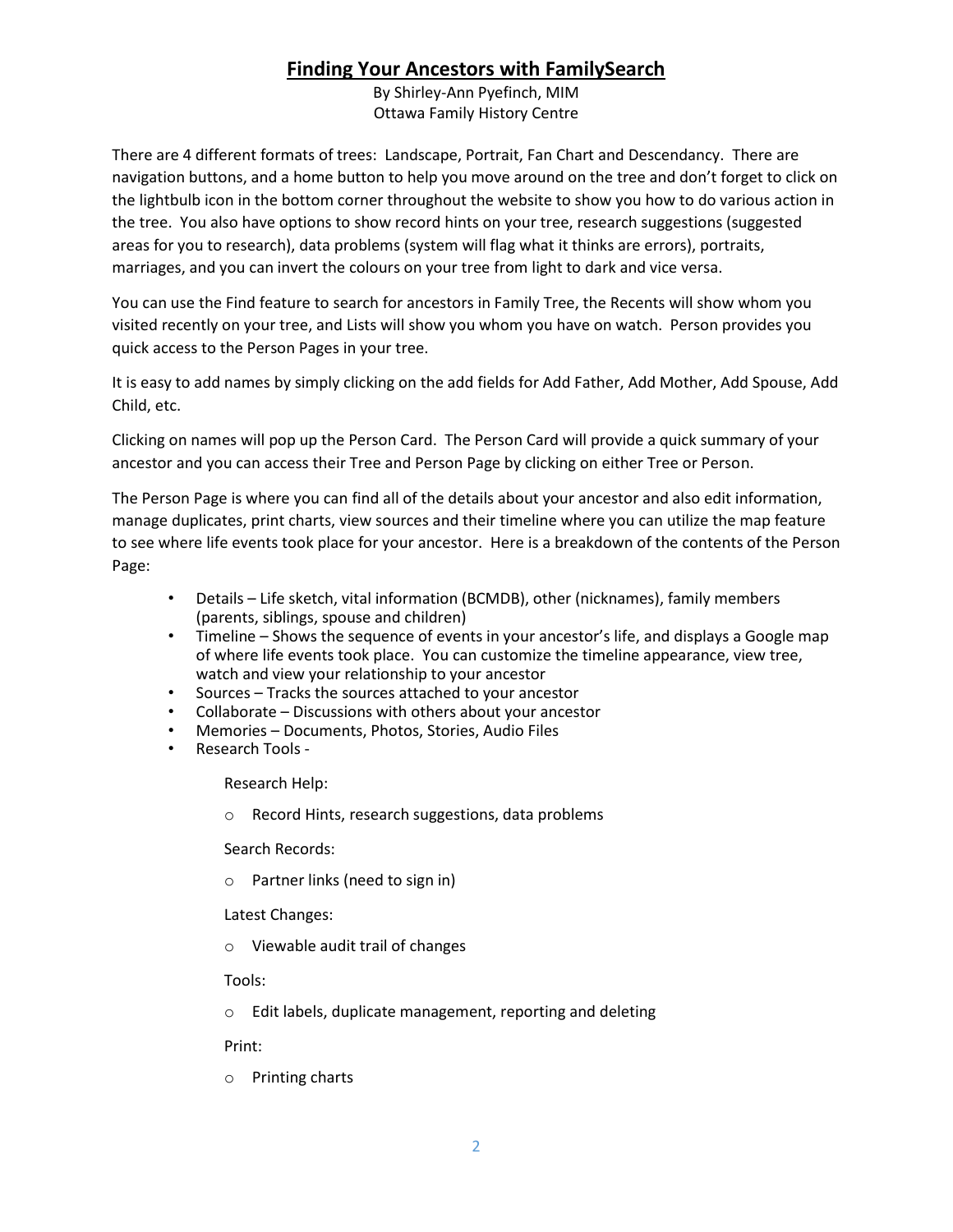By Shirley-Ann Pyefinch, MIM Ottawa Family History Centre

It is easy to edit information in the Person Page by simply clicking on the blue link word for edit and then you can complete an online form that will pop up in a separate window.

Note privacy for living person's information is protected and not displayed to the public, but is visible only to you.

#### **Searching Historical Records**:

There are millions of historical records to search through on FamilySearch. It is important to know that there are 2 main ways of searching historical records:

- 1. An enterprise wide search (searches for indexed records through the entire collection).
- 2. By geographic location (can search by location and browse non-indexed records).

You can be more effective in your research strategy and historical record searches by applying search filters and sub-filters. Both help to narrow your search in order to get the search results you are looking for. For example, you could filter your search results by Birth Year, and then apply a sub-filter by a specific century. You can add other filters at the same time. Sometimes it is better to cast your search broadly and then narrow your search with filters and sub-filters. You can also refine your search by adding relatives, selecting different life events, and residence places and dates.

Personally, I like to also search in specific collections and I like to browse through all published collections and click on the link under the map to do so. Remember, while the digitization partnership is proceeding with Ancestry regarding the Granite Mountain Record Vault, it is important to check the FamilySearch Catalogue first when search historical records. This is done because of the rapid production of the digitization project; many records are not first listed under the Historical Records Collections but are found first in the FamilySearch Catalogue. If the records are available online, you will find a link in the FamilySearch Catalogue to the online publication. Each record collection also has a FamilySearch Wiki article that you can read about which provides valuable background information for each record collection. Search results will display icons for Family Tree, Indexed Records, and Images. The Family Tree icon will show you that the search result is already attached to an individual in Family Tree. The Index icon will show you the indexed record, and the image icon will either take you to the digital image on FamilySearch or provide you with a link to a FamilySearch partner website where you may be required to sign in to view the image.

### **Historical Books**:

There are over 350,000 digitized historical books that can be accessed from the FamilySearch website. 15 libraries are contributing to this digital project. Keep in mind that due to licencing and copyright restrictions, some digital books can only be viewed while at a Family History Centre or at the main Family History Library. The collection includes family histories, county and local histories, genealogy magazines and how-to books, gazetteers, and medieval histories and pedigrees.

### **Genealogies**:

Genealogies are trees submitted to FamilySearch that can help you fill out your family lines within Family Tree. Accuracy of the data in these genealogies varies from tree to tree; we encourage you to validate all data. In Genealogies, this is where you can contribute a static, read-only version of your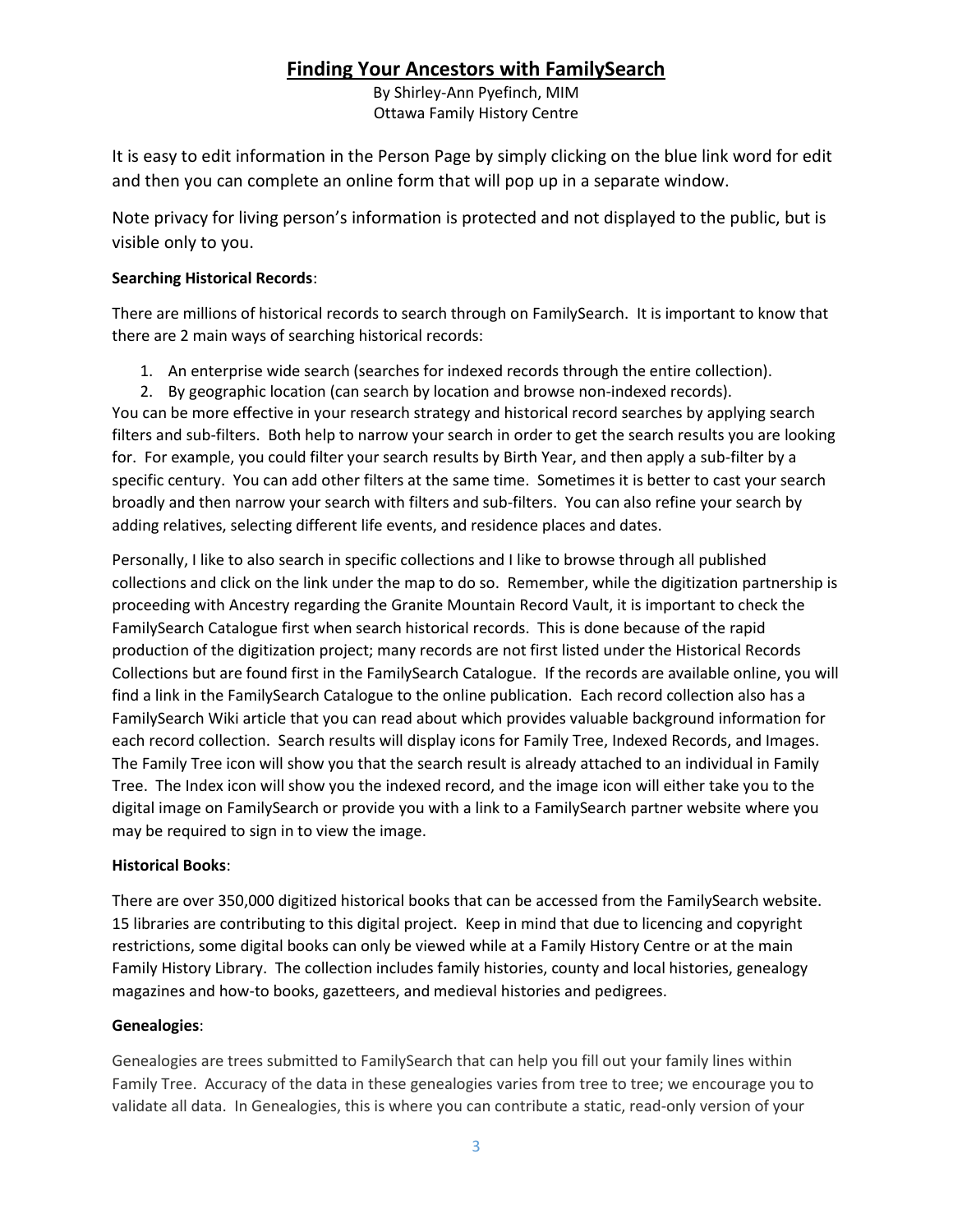#### By Shirley-Ann Pyefinch, MIM Ottawa Family History Centre

Family Tree by clicking on the button called Submit where you can upload a GEDCOM file format to FamilySearch. Genealogies is made up of a variety of family history databases:

#### **1. Guild of One-Name Studies**

A collection of lineage-linked sourced genealogies from the Guild of One-Name Studies.

### **2. Community Trees**

A collection of lineage-linked, sourced genealogies for specific communities and time periods. These are merged from compiled and original source records to identify the community genealogy. Records include specific source data, and most are part of extended pedigrees and family groups.

### **3. Oral Genealogies**

Oral Genealogies are spoken lineage-linked genealogies from localities throughout the world. Many localities have no written records and oral genealogies may be the only records available for genealogical research.

#### **4. Partner Trees**

This growing collection of lineage-linked ancestor trees is submitted, curated and expanded by users of the various partner software applications and websites that integrate with FamilySearch.

#### **5. Pedigree Resource File**

A growing collection of genealogies submitted by users including hundreds of millions of ancestors. Entries include names, family relationships, and dates and places of events. No corrections or merges are made.

#### **6. Ancestral File**

A static collection of genealogies submitted by users, prior to 2003, including 40 million ancestors. Entries include names, family relationships, and dates and places of events. Submissions were merged to eliminate duplication.

#### **7. International Genealogical Index (IGI)**

Information for over 430 million ancestors contributed by members of The Church of Jesus Christ of Latter-day Saints. Each record contains one event, including birth, baptism (christening), marriage, or death.

Searches in Genealogies can be conducted by Relationship, AF Number (Ancestral File Number if one is assigned), by the deceased ancestor's name, by life event (birth, marriage, residence, death), and by relationships (spouse, parents), and by submission ID number. Each submission of genealogies is given a submission ID number, when you search by the submission ID number you can view the count of persons and all of the entries in the submission.

### **FamilySearch Wiki**:

The FamilySearch Wiki contains over 88,027 wiki articles and is a great place to begin doing background research. The wiki contains a tutorial to help you learn about all of the features of the wiki. There is a section for new genealogists called "New to Genealogy" where you can learn the basics. There is also an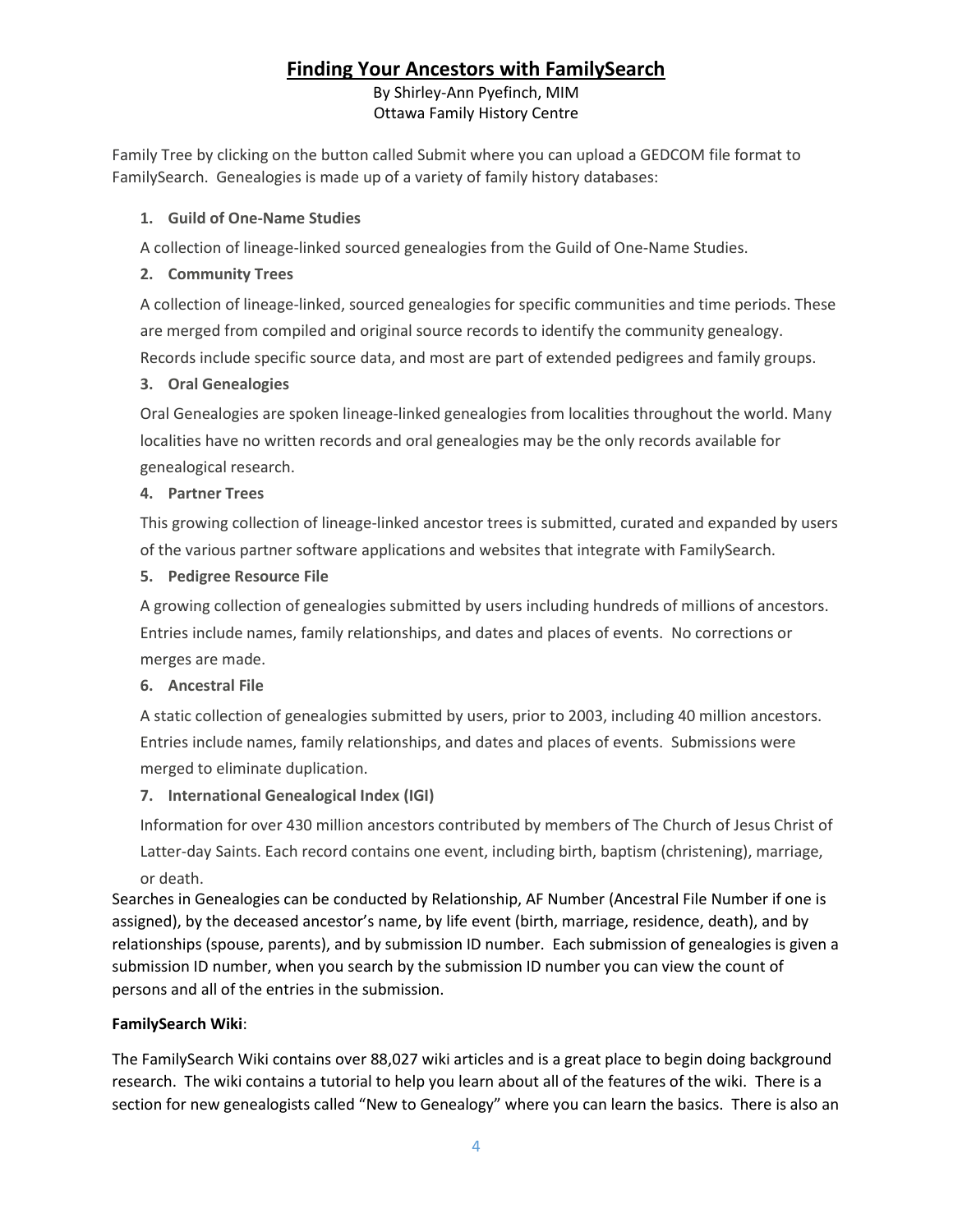By Shirley-Ann Pyefinch, MIM Ottawa Family History Centre

area where you can learn how to contribute and author wiki articles called "Want to Help." If you search by country, you can find a portal for each country, which links researchers to multiple articles and links to specific resources for the country of research. This includes links to Facebook Community Pages where you can use social media to help you solve your research questions. The Facebook Communities replace the FamilySearch Forums and forms a great networking capability for researchers searching in the like communities.

#### **FamilySearch Catalogue**:

The FamilySearch Catalogue is where you search for resources that can help you in your family history research. You can search in the catalogue by the following terms:

- Places
- Surnames
- Titles
- Author
- Subjects
- Keywords
- Call number
- Fiche/Film numbers
- Availability (at Family History Centres or online)

Remember the FamilySearch Catalogue is the first place where digitized records will be published, and then records are added to the Historical Records Collection for ease of access but there is a lag in publishing to Historical Records Collections. If records are available online, you will find a link in the FamilySearch Catalogue to the record collection where you can search and view the records. In addition, remember to check if a FamilySearch Wiki article is published yet for new record collections.

#### **Get Help**:

You can access all kinds of assistance online from the FamilySearch website by clicking on the word Help in the header of the FamilySearch website. This will provide you access to the Help Centre where there are FAQs and specific instructions for each part of the website (i.e. Family Tree, Historical Records, Memories, etc.).

For both beginners and not so beginners, you may want to check out the Getting Started section in the Help Centre. Getting Started provides users with tips and videos to put you on the right path in beginning your family history research.

The Learning Centre provides you access to free online courses that you can take which features an instructor, handouts, and videos. Please do provide feedback for the online courses so that materials can be improved.

Community is a new feature recently added to the FamilySearch website where you can find solutions and ask questions. You can find groups and pose questions or provide answers in Community Groups. There are community groups for family history research, various countries, FamilySearch Indexing, Feedback and Suggestions, and Community Help. Since this is a new feature, the depth of resources will vary from community to community depending on usage.